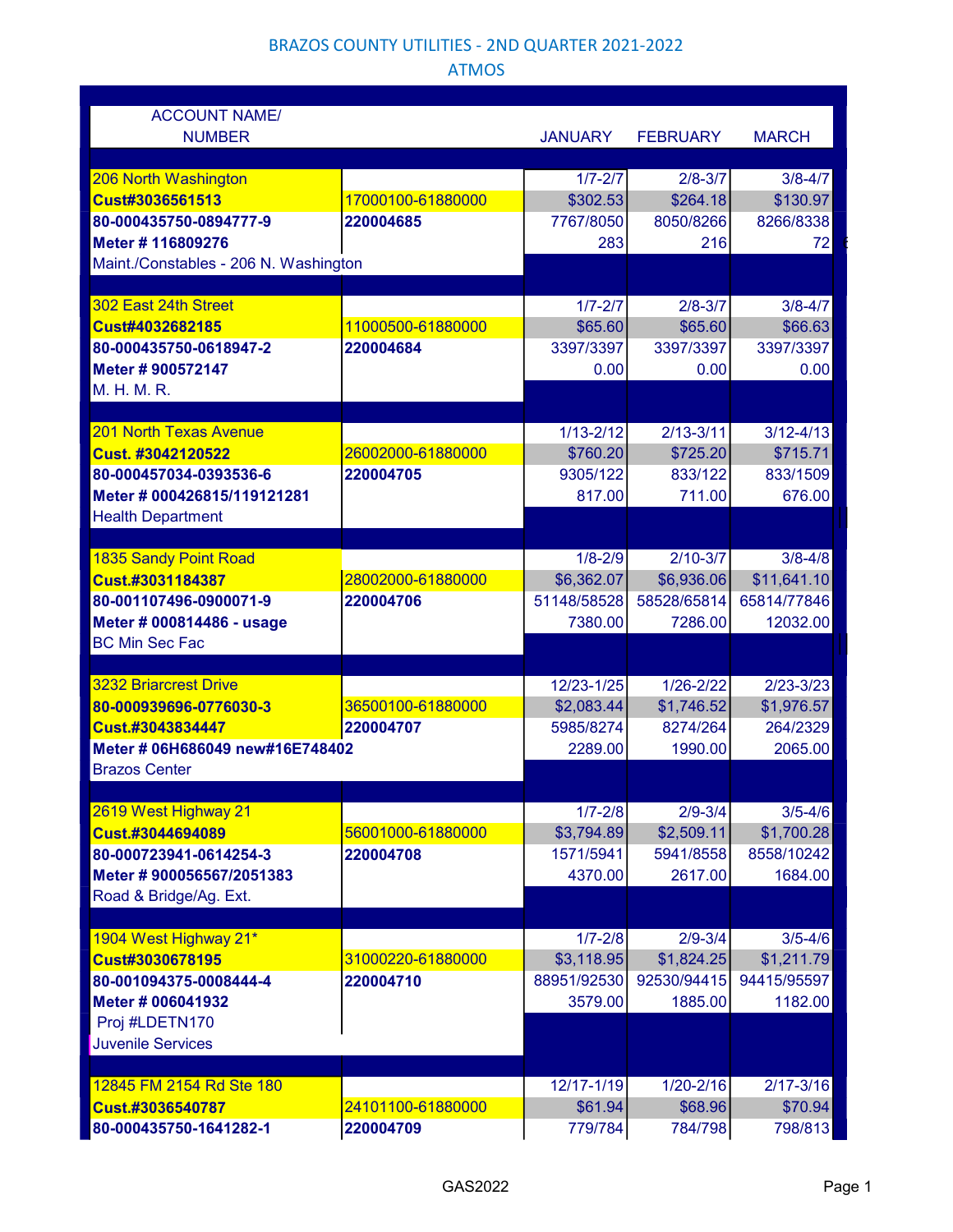#### BRAZOS COUNTY UTILITIES - 2ND QUARTER 2021-2022

## ATMOS

| <b>ACCOUNT NAME/</b><br><b>NUMBER</b> |                   | <b>JANUARY</b> | <b>FEBRUARY</b> | <b>MARCH</b>  |
|---------------------------------------|-------------------|----------------|-----------------|---------------|
|                                       |                   |                |                 |               |
| Meter #048069892                      |                   | 5.00           | 14.00           | 15.00         |
| JP Pct 1                              |                   |                |                 |               |
|                                       |                   |                |                 |               |
| 201 E 27th St                         |                   | $1/8 - 2/9$    | $2/10 - 3/7$    | $3/8 - 4/8$   |
| Cust#3036561728                       | 14000100-61880000 | \$279.18       | \$196.49        | \$119.37      |
| 80-000435750-0894784-4                | 220004711         | 43137/43393    | 43393/43537     | 43537/43597   |
| Meter # 032000165                     |                   | 256.00         | 144.00          | 60.00         |
| <b>IT - Maxwell Bldg</b>              |                   |                |                 |               |
|                                       |                   |                |                 |               |
| <b>5827 Leonard Road</b>              |                   | $1/8 - 2/9$    | $2/10 - 3/7$    | $3/8 - 4/7$   |
| Cust.#3036539093                      | 36000100-61880000 | \$60.60        | \$60.60         | \$61.63       |
| <b>Meter Serial #000712793</b>        | 220004712         | 62748/62748    | 62748/62748     | 62748/62748   |
| Expo                                  |                   | 0.00           | 0.00            | 0.00          |
|                                       |                   |                |                 |               |
| 1700 Hwy 21 W                         |                   | $1/8 - 2/9$    | $2/10 - 3/7$    | $3/8 - 4/8$   |
| Cust.#3036538772                      | 28000100-61880000 | \$1,516.43     | \$1,185.44      | \$1,183.78    |
| <b>Meter Serial #000659174</b>        | 220004713         | 24988/26693    | 26693/27885     | 27885/29051   |
| SO-Admin                              |                   | 1705.00        | 1192.00         | 1166.00       |
|                                       |                   |                |                 |               |
| 12845 FM 2154 Rd Ste 140              |                   | 12/17-1/19     | $1/20 - 2/16$   | $2/17 - 3/16$ |
| Cust.#3036540527                      | 30101100-61880000 | \$59.37        | \$77.83         | \$63.86       |
| 80-000435750-1476906-8                | 220004714         | 692/694        | 694/719         | 719/926       |
| Meter #048112883                      |                   | 2.00           | 25.00           | 7.00          |
| <b>Const Pct 1</b>                    |                   |                |                 |               |
|                                       |                   |                |                 |               |
|                                       |                   | $1/8 - 2/9$    | $2/10 - 3/7$    | $3/8 - 4/8$   |
| Cust.#3042722319                      | 11000500-61880000 | \$5,657.65     | \$4,594.86      | \$4,956.35    |
| 80-000547202-0377267-2                | 220004715         | 71986/78541    | 78541/83346     | 83346/88432   |
| Meter #000846112                      |                   | 6555.00        | 4805.00         | 5086.00       |
| <b>Admin Building</b>                 |                   |                |                 |               |
|                                       |                   |                |                 |               |
| <b>1835 Sandy Point Road</b>          |                   | $1/7 - 2/7$    | $2/8 - 3/7$     | $3/8 - 4/7$   |
| Cust.#3031184127                      | 28002000-61880000 | \$7,572.69     | \$6,510.86      | \$5,878.11    |
| Cust.#3031184127                      | 220004716         | 18353/27140    | 27140/33984     | 33984/40023   |
| 80-001107496-2948641-0                |                   | 8787           | 6844            | 6039          |
| Meter #000946366                      |                   |                |                 |               |
| <b>BC Min Sec Fac</b>                 |                   |                |                 |               |
|                                       |                   |                |                 |               |
| <b>1821 Sandy Point Road</b>          |                   | $1/7 - 2/7$    | $2/8 - 3/7$     | $3/8 - 4/7$   |
| <b>Cust. #3042722604</b>              | 28002000-61880000 | \$335.03       | \$296.22        | \$210.93      |
| 80-000547202-0382817-8                | 220004717         | 7266/7587      | 7587/7837       | 7837/7992     |
| Meter #09R434309                      |                   | 321            | 250             | 155           |
| Low Risk Facility                     |                   |                |                 |               |
|                                       |                   |                |                 |               |
| 300 East 26th Street                  |                   | $1/7 - 2/7$    | $2/8 - 3/7$     | $3/8 - 4/7$   |
| Cust. #3042722775                     | 11000500-61880000 | \$4,819.02     | \$4,524.14      | \$3,964.32    |